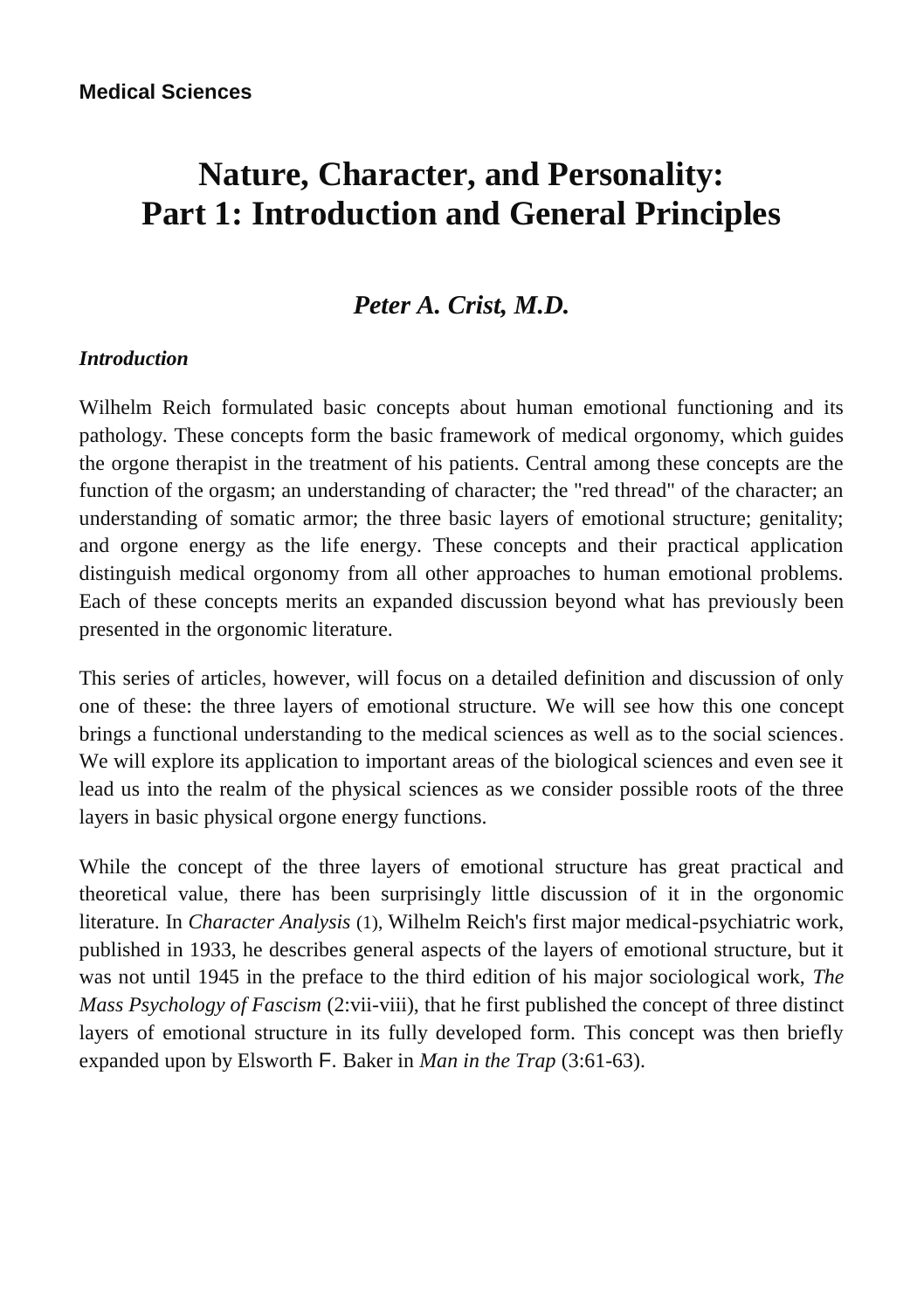We will discuss how an understanding of these three layers emerged from an exploration of the difference between personality and character, but a note about the value of theory is in order before proceeding.

## A Note on Theory

A theoretical concept is useful to the extent that it represents a functional energetic reality. Contact with these energetic realities, though, must emerge from experience. In clinical practice, one may provide help through instinctive contact with the energetic realities in one's patients, even without a clear conceptual framework. The theoretical concepts, however, guide and focus our views of patients and therefore our approach to them. Optimally then, a therapist has good instinctive contact focused through clearly defined concepts.'

The mutual interdependence of theory and practice are succinctly stated by Reich:

In our work, theory and practice are inseparable. *An erroneous theoretical position must create an incorrect technique, and an incorrect technique must lead to erroneous theoretical concepts.* (italics in original) (3:297)

Where theory does not match practice, it is necessary to look at both more closely. This can then lead to refinements in each. The history and development of orgonomy is a tribute to this process. Examples abound, but we cite here just a few:

(1) Under Reich's direction, the members of the Technical Seminar of the Vienna Psychoanalytic Society in the 1920s continually held the theory of psychoanalysis up to the light of clinical practice. From this a deeper theoretical understanding of character and the technique of character analysis emerged.

(2) The formulation of the function of the orgasm and a redefinition of healthy sexuality emerged from the conflict between the theory of the sexual etiology of neurosis and the then prevailing view of what constituted healthy sexuality.

<sup>1</sup>Because the meaning of words are often distorted by idiosyncratic associations, explicit definition of concepts is essential for clear thinking and clear communication. (An exploration of this will be made elsewhere in an expanded discussion of functional linguistics.)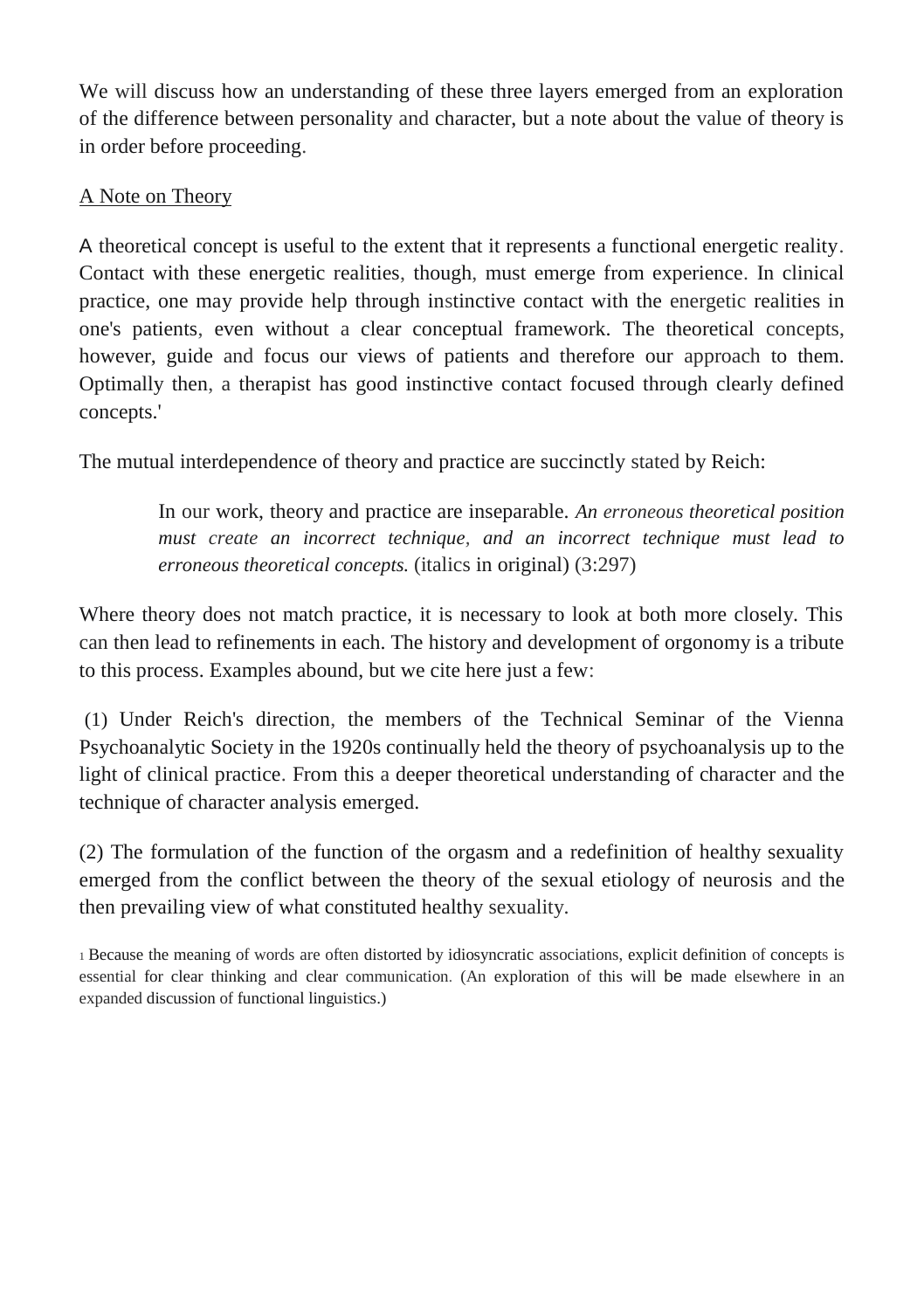(3) Likewise, the discovery of the biological orgone emerged from the conflict between the theory of a bioelectric basis for charge in the organism and obvious discrepancy between this theory and the actual energy forces at work.

A theory may be compared to a map. A map is not the territory, but it is a valuable tool for the exploration of the territory. When actually driving, one cannot spend much time looking at a road map. One must remain in contact with the changing conditions of the road. In order to stay on course, one must hold a mental image or have an instinctive sense of the map. Likewise, in clinical practice the therapist must maintain contact with the moment-to moment condition of the patient and also have an image or sense of the theoretical framework. Such a framework includes a specific diagnosis and an understanding of the particular structure of the patient.

# Personality and Character

My interest in the concept of the three layers of emotional structure was sparked several years ago when a group of medical students on the consultation service where I teach raised questions about how it was that character could result only from traumas during childhood development. They had just finished a clinical rotation in the newborn nursery and had observed that each baby had his or her own individual way of behaving right from birth. The discussion did not resolve whether these individual differences were the result of inborn personality or character, but led to attempts to define each more clearly.

The words "personality" and "character" are used widely in general psychiatry and orgonomy. Based on previous uses and associations, everyone has a "sense" of what they mean. However, on closer examination, it becomes clear that this "sense" is often personal or idiosyncratic, and as a result the terms are used without clear differentiation or specificity.

In his original description of the three layers, Reich uses the terms "character" and "personality" at times specifically and at other times almost interchangeably (2). Baker does likewise:

> The second or great middle layer is usually very complex; many sub layers pile one on another until a social adjustment has been reached which is presented as *the social facade or personality.* The *personality* is, then, the end result of all the social and educational restrictions placed upon the original healthy core .... The social facade contains one (sometimes more) basic *character* trait as its means of meeting the environment. (italics mine) (3:62-63)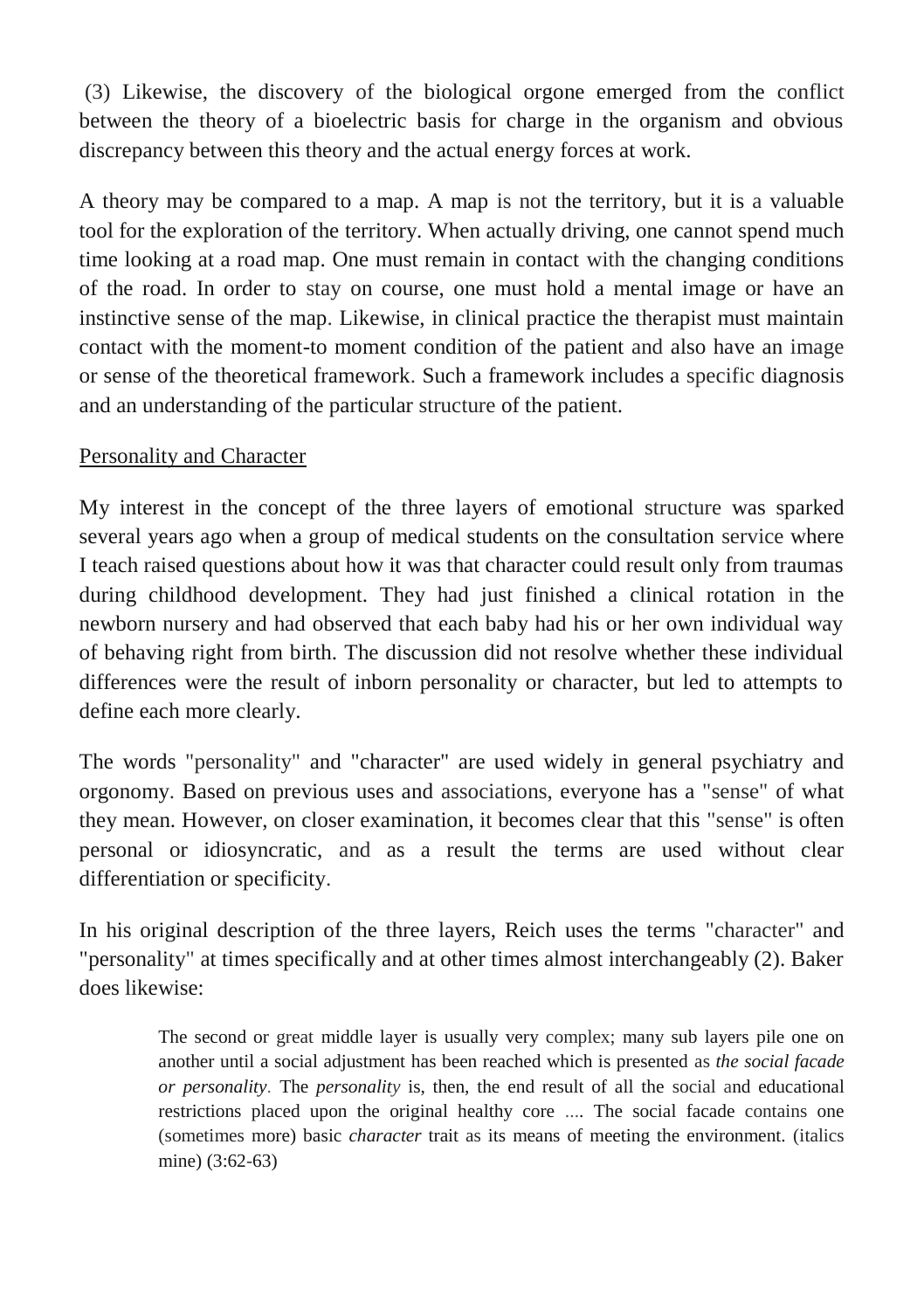Character and personality: Does each represent a distinct functional reality? If so, what? How can we define each specifically so that we can have clarity in our communications?

My discussion with the medical students prompted me to look at the definitions of "personality" and "character." The linguistic tool of evaluating word roots (4) helped to clarify their definitions and, therefore, the concepts associated with them. "Personality" comes from *persona,* from the Etruscan *phrase,* "mask," used by an actor in ancient dramas. "Character" comes from *kharesien,* "to mark or brand," from the Indo-European, *gher-* "mark or brand" (gash is the only other common English word from this root). (5) These roots give the image of character as layers of emotional scarring resulting from trauma.

The words "character" and "personality" are used widely and have taken on meaning and connotation broader than their original root meanings. The common usage in our language suggests an intuitive feeling for a distinction between personality and character, even clearer than their use in psychiatry and psychology. We often hear people say, "Shakespeare had a remarkable understanding of human character." The statement, "Shakespeare had a remarkable understanding of human personality," conveys but a fraction of the depth of the first statement. The difference between the two terms are even more clearly illustrated by the statement: "He has a lot of personality," as opposed to "He has a lot of character." Character is clearly a deeper, more solid and fundamental aspect of human function.

The work of Stephen Covey, author and management consultant, clearly expresses this distinction. His use of "character" expresses the positive implications that the word has taken on in our language. He notes that in the first 150 years of U.S. history, the focus of self-improvement and popular psychology was on what he calls the "Character Ethic." This emphasized such qualities as "integrity, humility, fidelity, temperance, courage, justice, patience, industry, simplicity, modesty and the Golden Rule." In the next 50 years:

> ... shortly after World War I the basic view of success shifted from the Character Ethic to what we might call the *Personality Ethic.* Success became more a function of personality, of public image, of attitudes and behaviors, skills and techniques, that lubricate the processes of human interaction. This Personality Ethic essentially took two paths: One was human and public relations techniques, and the other was positive mental attitude .... (6: 18-19)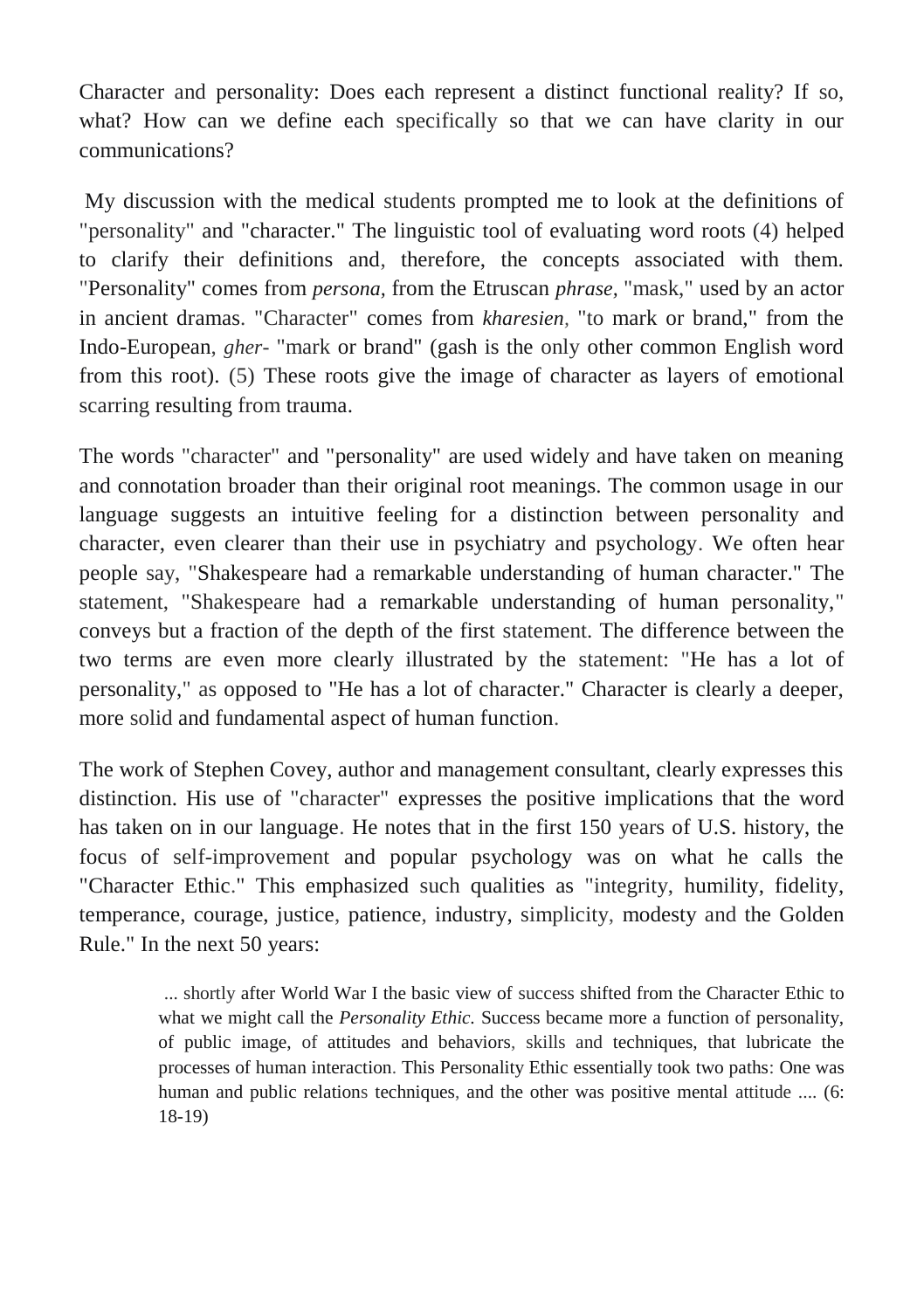## Nature

These clarifications still leave unresolved the question of which word best describes the qualities seen in babies at birth. A satisfactory specific designation for these qualities was not clear until Dr. Richard Schwartzman used the statement, "Babies are all born with their individual natures." (7) The linguistic root of "nature" is Greek *gnatus,* "birth," from Indo-European *gene,* "birth" (also the root of genital, genesis, genetic, genuine and many others). (5) However, in common usage in our language, "human nature" usually refers to the typical ways humans react. Armoring developed thousands of years ago and what is now called "human nature" we understand to be the result of the interaction between natural core and secondary layer impulses.

We are stirred by Shakespeare's plays because he so vividly shows us the struggles between the healthy core ·and the destructive secondary layer. His tragedies portray human conflict in which strong deep core impulses are overwhelmed and destroyed by the secondary layer. His comedies depict situations in which the deep natural impulses triumph. His histories depict both.

As more specific definitions emerged, it became clear that innate individual nature, character, and personality each describe functions within the realms, of respectively, the core, the secondary layer, and the facade. (Diagram 1.)



*Diagram 1* Core: Realm of the Individual "Nature" Middle Layer: Realm of the "Character" Facade: Realm of the "Personality"

While "nature," "character," and "personality" have assumed broader meaning in their general use in our language, I suggest that we develop specific technical definitions which are implied by their linguistic roots.

This insight about the parallel between the three layers and the realms of nature, character, and personality led to modifications in my view of patients and refinement in my conduct of therapy. Further development of these concepts emerged from discussions of basic theory in the teaching of the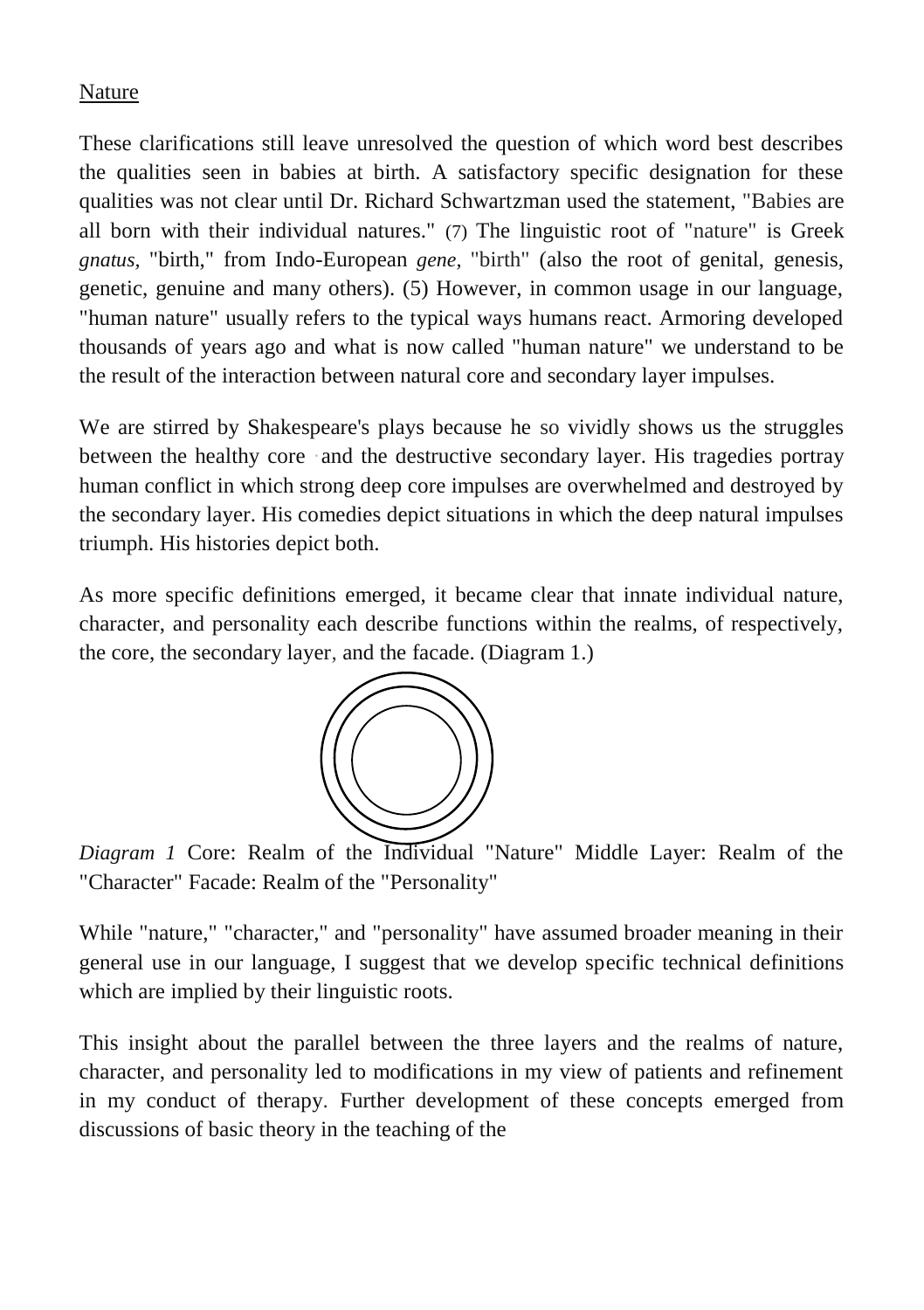College's didactic course for medical orgonomists, in discussions in our clinical training seminars, and in supervision of orgonomists-in-training. The various insights that emerged is the subject of this series of articles. Many of these ideas will be presented here in preliminary form in the hope that doing so will lead to clarification by further study and research. Ideally, such clarification of concepts can lead to practical steps to prevent neurosis and improve our ability to help patients overcome neurotic problems that have prevented them from developing the full potential that is their natural birthright.

# *The functions of the three layers of emotional structure*

While it is valuable to examine the functions of each layer and differentiate them from one another, it is essential that we keep in mind that an organism functions as a unity with an integrated interplay between the layers. For the purpose of clearly identifying the distinct functions, however, we will at times treat the layers as more separate than they are in reality.

We will next examine the functions of the layers in both neurosis and health. The differentiated functions of each layer are more obvious in neurosis when the unitary functioning of the organism is disturbed. We therefore begin our discussion here.

#### In Neurosis

Preliminary definitions of the function of each emotional layer has emerged from an examination of the functional reality behind the terms. The facade-the realm of the personality-functions to meet the world and keep in check the destructive drives of the secondary layer. The secondary layer-the realm of the character-functions to bind up the energy of the core that cannot be expressed and discharged directly. The individual naturethe realm of the core-simply functions in living.

The personality consists of all the means the individual has at his disposal to both keep in check the destructive drives of the secondary layer and to fend off anything from the outside world that would stir them up.

The neurotic character is the essential psychic mechanism that the organism uses to bind or deflect undischarged energy. It functions to establish and maintain a psychic equilibrium by avoiding unpleasure and preventing core impulses from being stirred up. (3) In the deepest sense, it develops as the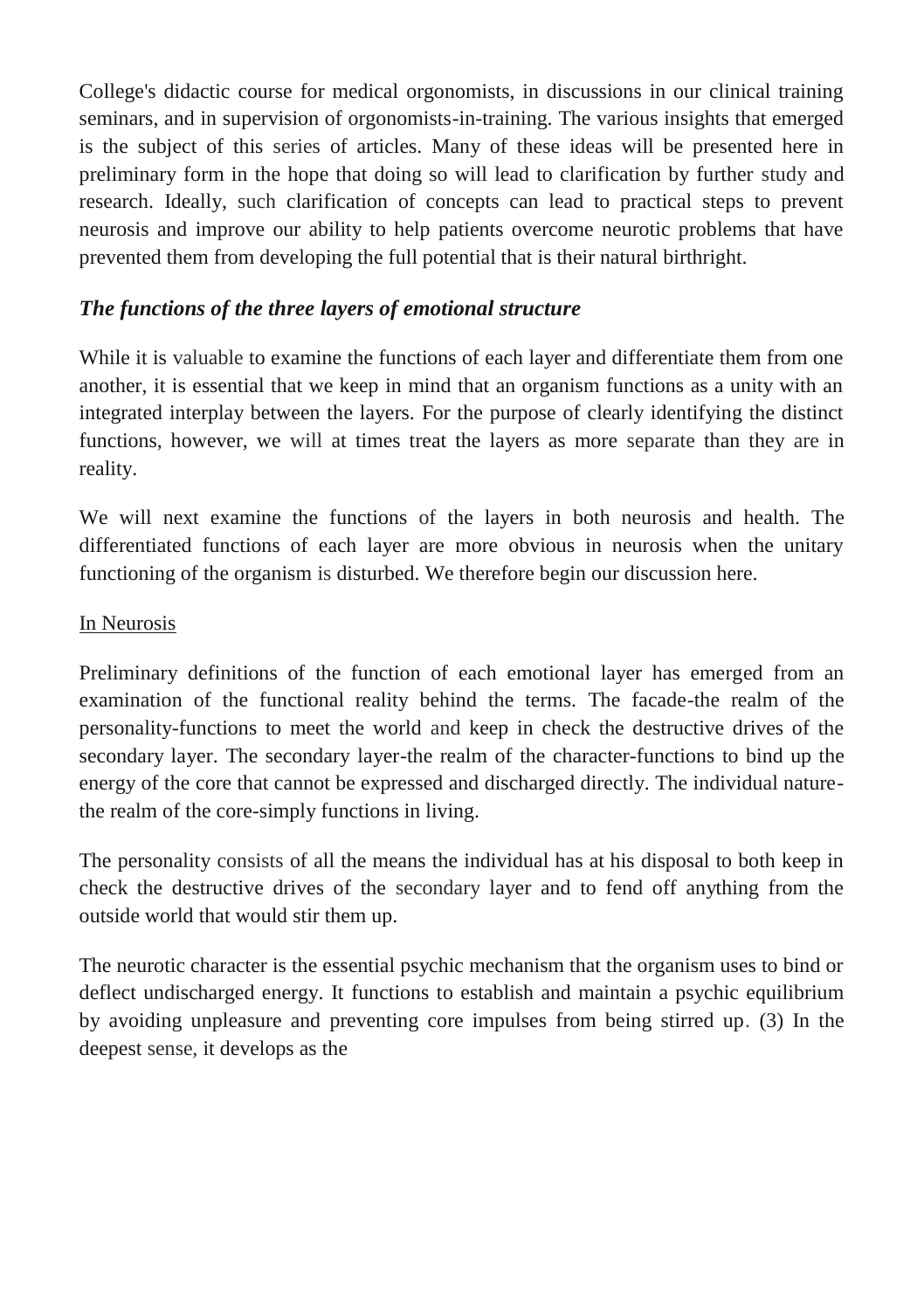specific mechanism used to defend against orgasm anxiety.2 As such, it constitutes the essential block to genitality by preventing the organism from concentrating and thereby discharging fully its energy in love and work. This is contrary to the sometimes-heard view that the function of the character is to *prevent* genitality. The prevention of genitality only occurs as a result.

"Nature" encompasses the entire realm of healthy functioning. What constitutes the determinants of the individual natures of humans? This remains unknown. We must suspend an explanation, however, until the facts lead to a conclusion. To do otherwise, to force a conclusion, will lead to mechanistic "genetic" and/or mystical "psychic" explanations.

# In Health

We must answer the question: What natural, healthy function underlies each of the three layers of emotional structure? We must discover the underlying rational basis for neurosis. Without this understanding, we are left with an image of neurosis appearing *de novo,* as if from nowhere-an image which leaves us without a path back to the healthy functions within each neurotic individual and in armored human society. What are the exact functions of the facade and the secondary layer? Are there functional equivalents in health? The answer to these questions will go far toward demystifying the nature of emotional health, itself.

In the orgonomic literature, previous discussion of the three layers of emotional structure has related solely to their functions in the neurotic individual Baker refers to them as the three layers "in every armored individual" (3:61). Their initial discovery as neurotic functions is analogous to Reich's discovery of the segmental distribution of somatic armor. He first observed this in the neurotic individual but subsequently concluded that these same segments must reflect some basic energetic function in the healthy organism (8:207). The distinct energetic functions of the somatic armor segments and the three layers of psychic emotional structure do not become obvious until the organism has lost its healthy unitary mode of functioning.

To the extent someone is functioning in a healthy way, the core is in direct contact with the world through the facade. The middle layer functions to bind energy. There are many situations in which it is healthy and rational to bind energy and, in fact, there are many situations that allow for deeper satisfaction

2 That anxiety produced by final and complete surrender of the organism at the acme of orgasm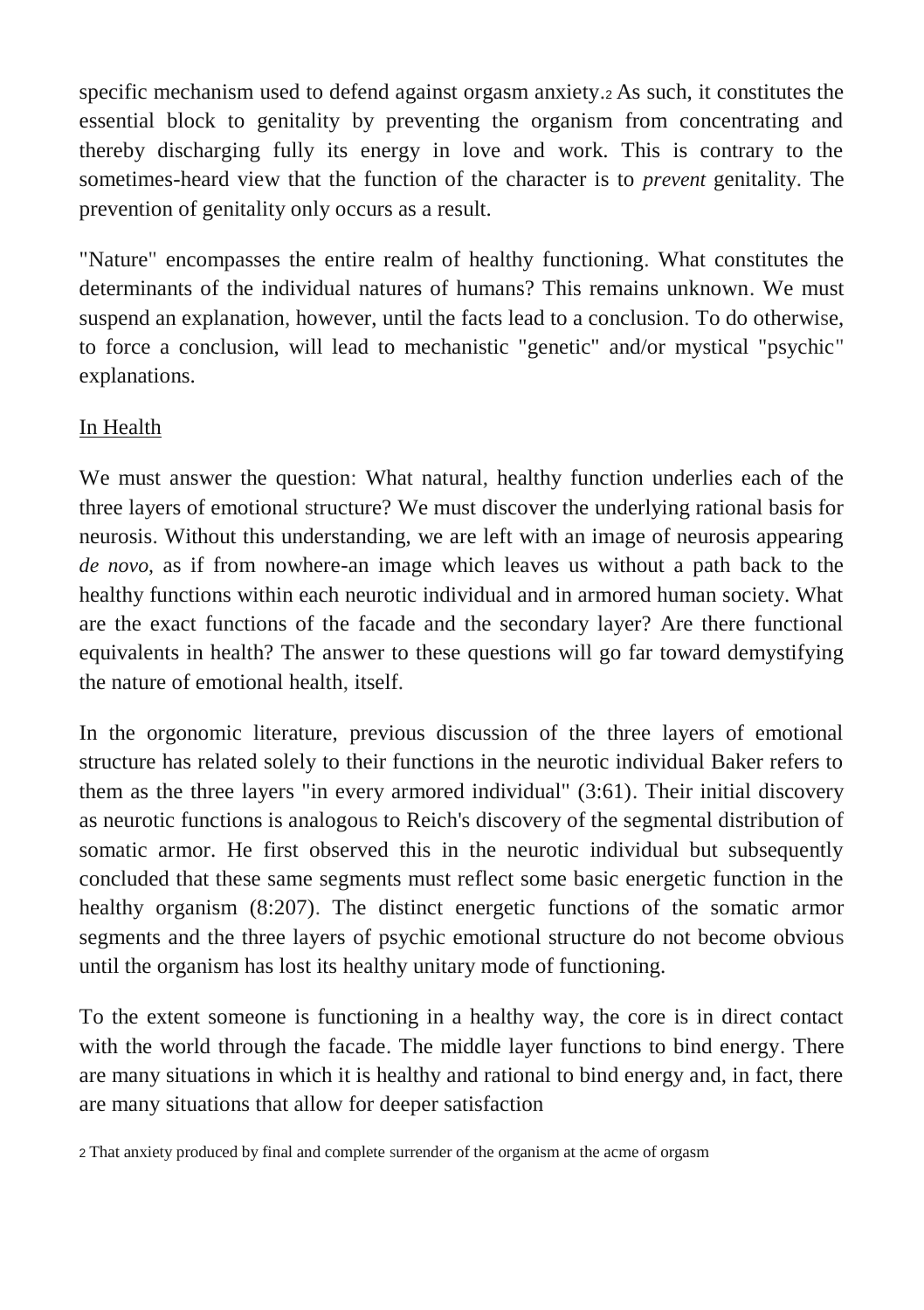just because there *is* the capacity to hold energy and accumulate a charge, allowing for a greater intensity of release. The buildup of energy in the organism prior to the discharge in orgasm is an example.

The function of the middle layer is to hold and accumulate energy. Therefore, an individual's ability to live with and handle his natural core impulses will, in large measure, depend upon the relative strength of these impulses in relationship to the capacity of his middle layer to bind or discharge the energy from the core. This capacity is what we know as "strength of character."

To illustrate this in practical terms, we see that life provides infinite excitement in the form of delicious foods, intriguing ideas, attractive people, and so forth. People who discharge their energy in pursuit of each momentary pleasure are described in common parlance as "weak-willed" or "lacking character." Those who have the capacity to be excited but forego momentary pleasures in favor of deeper satisfaction have what we would call "strength of character." For example, the man who is sexually excited by an attractive woman but does not act on it, because he knows it would undermine his longstanding satisfying relationship with his mate, has such "strength of character."

The capacity of the facade to handle the impulses emerging from the middle or secondary layer in relation to the relative strength of these impulses will determine the extent to which symptoms will break through into the person's life. For example, the man mentioned above may not be sexually satisfied with his mate for any number of reasons. In the hope of working out their problems, he may wish to refrain from acting on impulses toward someone else. Restraining these impulses in the face of sexual stasis will lead to anxiety unless he can redirect them in a satisfying direction. On the other hand, inability to refrain from acting on these impulses will disrupt his relationship with his mate. In either case, symptoms will break through because of the inability of his facade to handle the underlying impulses.

The function of the facade is to either focus or restrain expression with a wide range of particular masks (attitudes). We propose that the natural function of the facade is to regulate discharge through regulation of expression. We can illustrate this with a situation related to the very first one above. In this case, the man is a physician and the attractive woman comes to him as a patient. Acting on his impulses would interfere with the discharge of his professional responsibilities. He can, however, use his feelings of excitement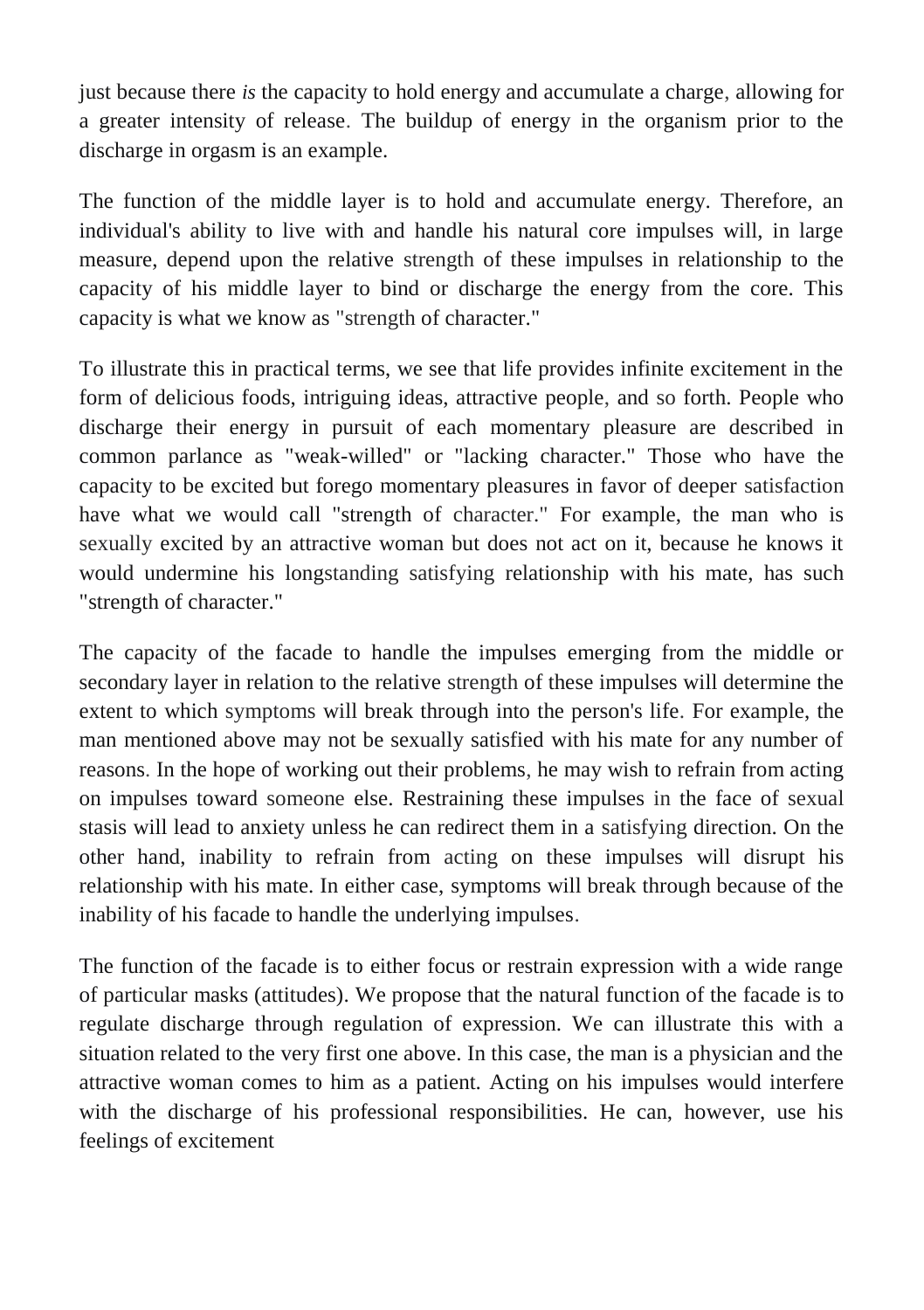to help make emotional contact with her in performing his work. In this way, he will use his feelings focused through the natural facade of his role as a physician.

There are two terms that refer to the layer between the core and the facade: the "secondary layer" and the "middle layer." Although often used interchangeably, there is a good argument for making a distinction between the two. In the neurotic individual, the designation of "secondary layer" is appropriate because it brings to mind associations with the neurotic secondary impulses as opposed to the healthy primary impulses. In the healthy individual, it is more appropriate to use the purely descriptive term "middle layer" as used by Baker (3 :61 ).

This middle layer is the realm of the "character." We have understood this as the mark or brand on the individual that results from trauma and it is these that lead to the individual's particular neurotic stamp. However, in addition to this negative connotation, "character" has also taken on a strong positive meaning in our language.

One difficulty in discussing functional concepts is that processes are often described with nouns. This leads us to regard them as concrete entities, which blurs the distinction between abstractions of reality and reality, itself. The result diminishes our ability to use the functional concepts for practical purposes. Character is not a *thing,* but rather it is the processes used by the organism to defend itself from external threat and intolerable internal impulses-those processes that result from the friction between natural impulses and the environment. It would be mystical and moralistic, as well as incorrect, to assume that all aspects of this process are neurotic or "bad."

While the "character" can develop a self-perpetuating, self-limiting, and often selfdestructive neurotic quality, it originally functioned to protect the individual during his development. Failure to acknowledge this mystifies health and neurosis by denying the deep connection between the two and therefore the rational basis of neurosis. For this reason we cannot take lightly the removal of armor in the course of medical orgone therapy. The *natural* basis of character is life-positive: the protection of the individual. This is seen elsewhere in nature as illustrated by an event I observed some years ago:

In the winter, we fed birds on a flagstone table behind the house. When the more aggressive blue jays came, all the other birds would defer to them, either flying away or moving to the very edge of the table. Towhees and finches would often stay at the edge for a while until finally chased away by the jays.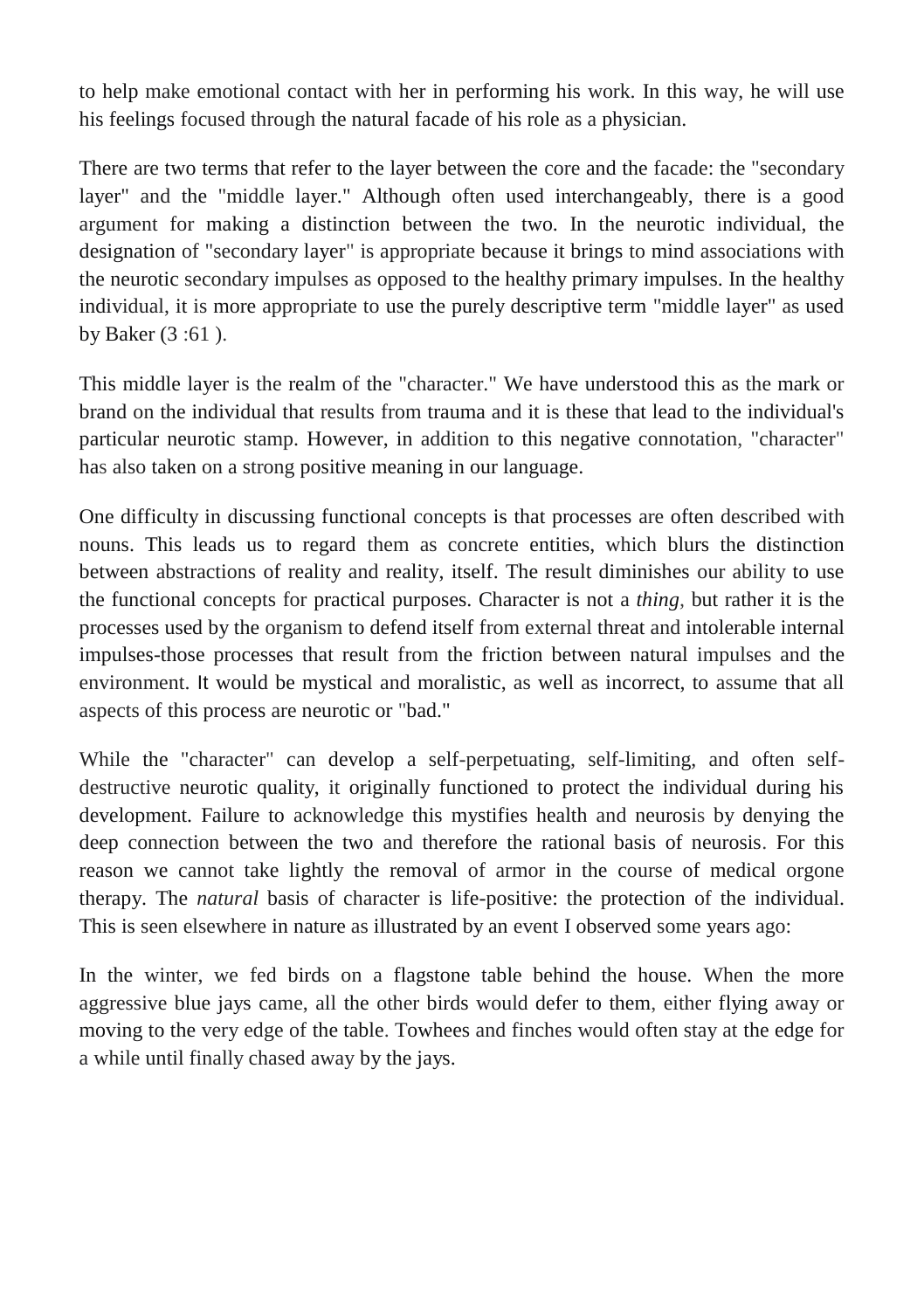Cardinals fled immediately. One morning the table was covered with an assortment of half a dozen birds. A jay landed and in a flurry of feathers the others took off. To my surprise, one cardinal continued to feed. A second jay landed; the cardinal continued feeding. The jays made threatening moves toward him. He stood his ground. Finally, the cardinal advanced on the jays and chased them off. Amazed as I watched something so out of character for a cardinal, I noticed something unusual in his movements. He had but one leg!

# *Character vs. Personality disorders: The relationship between the concepts in medical orgonomy and traditional psychiatry*

The individual core "nature" includes both psychic and somatic functions. As such, it is more unitary than either the middle layer "character" or the facade "personality." Reich referred to the "core" as the "biological core" (2). "Personality" and "character" refer to functions that are more clearly within the psychic realm.

We now turn to this realm for a discussion of psychiatric terminology. The definition and differentiation that have been made imply a distinction between personality disorder and character disorder. This distinction will help clarify differences in both the terminology and concepts of medical orgonomy as compared to traditional psychiatry.

A "personality disorder" is a disorder in which the facade is inadequate or unable to restrain the secondary layer, which breaks through. The secondary layer breaks through in ways that are socially unacceptable. This is consistent with modem psychiatry's use of societal norms as the basis for the definition of personality disorders. We can then define a character disorder as one that develops when the secondary layer cannot adequately discharge or bind the core's energy. On the deepest level, such discharge is fully possible only with orgastic potency. Any chronic stasis in the secondary layer will interfere with the individual's capacity for core expression and result in a character disorder. Because it has its roots in the core "nature," its definition cannot be as dependent on societal norms. Knowledge of a character disorder implies a much deeper level of understanding of human pathology than the more superficial personality disorder.

By clearly defining the functional realms of the personality and the character, we can better clarify the relationship between traditional psychiatric nosology and orgonomic character nosology. It now seems rational that the current diagnostic and statistical manual (DSM-III-R) used in contemporary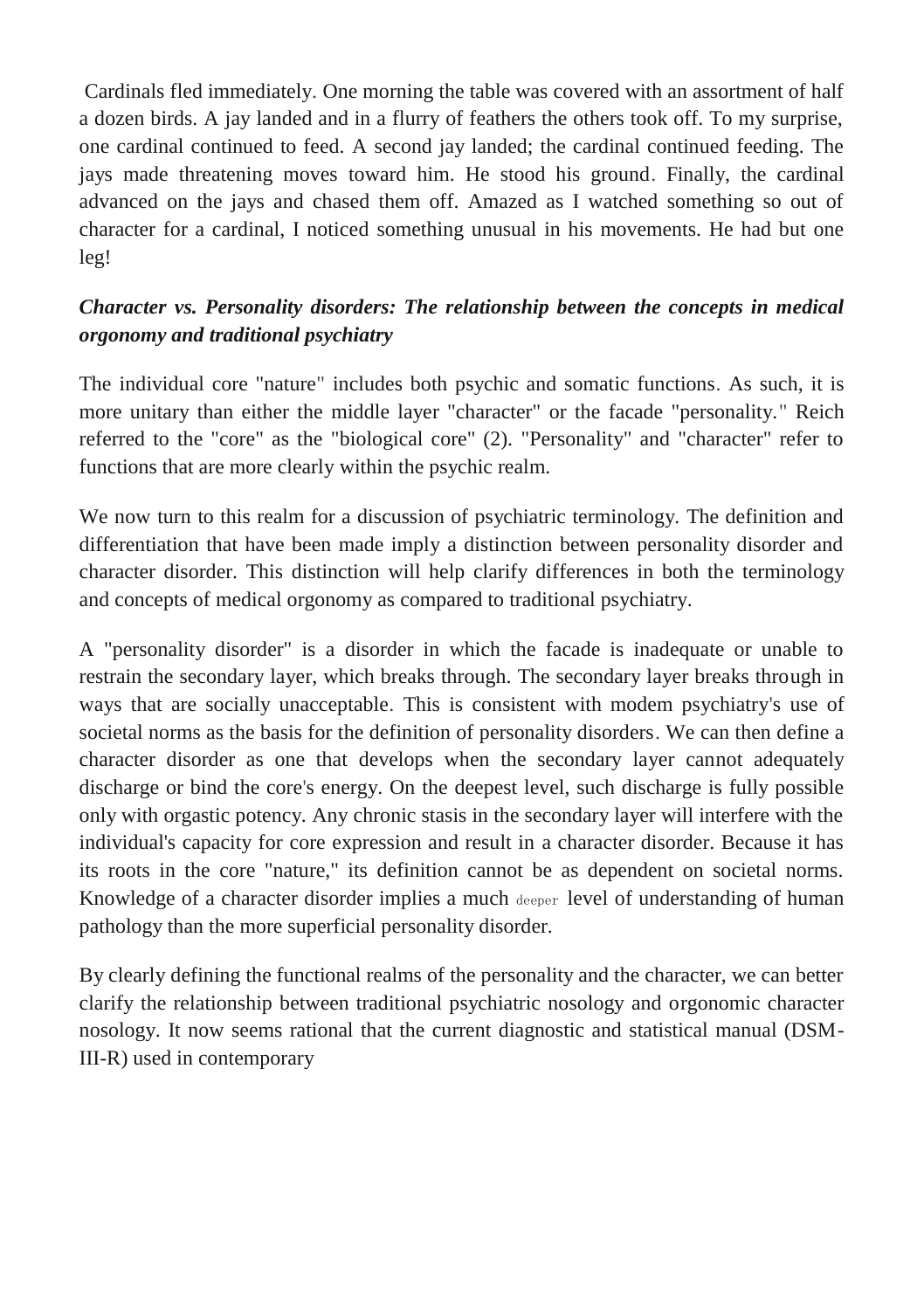traditional psychiatry allows for any number of personality disorders in the same individual: There is but one specific psychic character structure while there can be a host of personalities (masks) that have developed over this.

Some clinical entities that do not fit in the orgonomic character nosology are now more understandable. We use "clinical entity" to denote any consistent, identifiable pattern of pathology. This could be a syndrome-a consistent identifying pattern of signs and symptoms, or a disease-a pattern of pathology with characteristic symptoms for which a specific etiology is known. Multiple personality and borderline personality are two disorders that have prompted discussions in the A.C.O. clinical training seminars. These discussions have focused on whether these are distinct clinical or characterological entities.

It is now clear that any identifiable, consistent disorder of the facade (personality) constitutes a "clinical entity," but as such these are not "characterological entities." We propose here that the term "character disorder" describes a psychic disease having characteristic symptoms and a specific pathological mechanism of known etiology. Conversely, the term "personality disorder" describes a syndrome that can be seen alone or in combination with other such disorders in individuals with one of a variety of possible underlying character disorders.

We can therefore postulate that multiple personality is a disturbance in which the facade is broken down into well-organized fragments. These facades ("personalities") do not occur in isolation but have their roots in the character of the middle layer. We have seen cases of this disorder in both manic depressive and paranoid schizophrenic characters. The traditional psychiatric literature also describes this diagnosis in patients with hysterical characters. It is the underlying character structure that determines how deeply each personality is fragmented from the rest of the individual. One would expect that the splitting of the schizophrenic character would be associated with a deep fragmentation, whereas the multiple personalities in a hysterical character would be more superficial and susceptible to the suggestibility found in that character type. This hypothesis needs further study.

Borderline personality disorder is clearly a disorder of the facade with a recognizable complex of signs and symptoms well described in the traditional psychiatric literature. We have examined or treated patients with this diagnosis who had manic-depressive, hysterical, paranoid schizophrenic, or impulsive characters.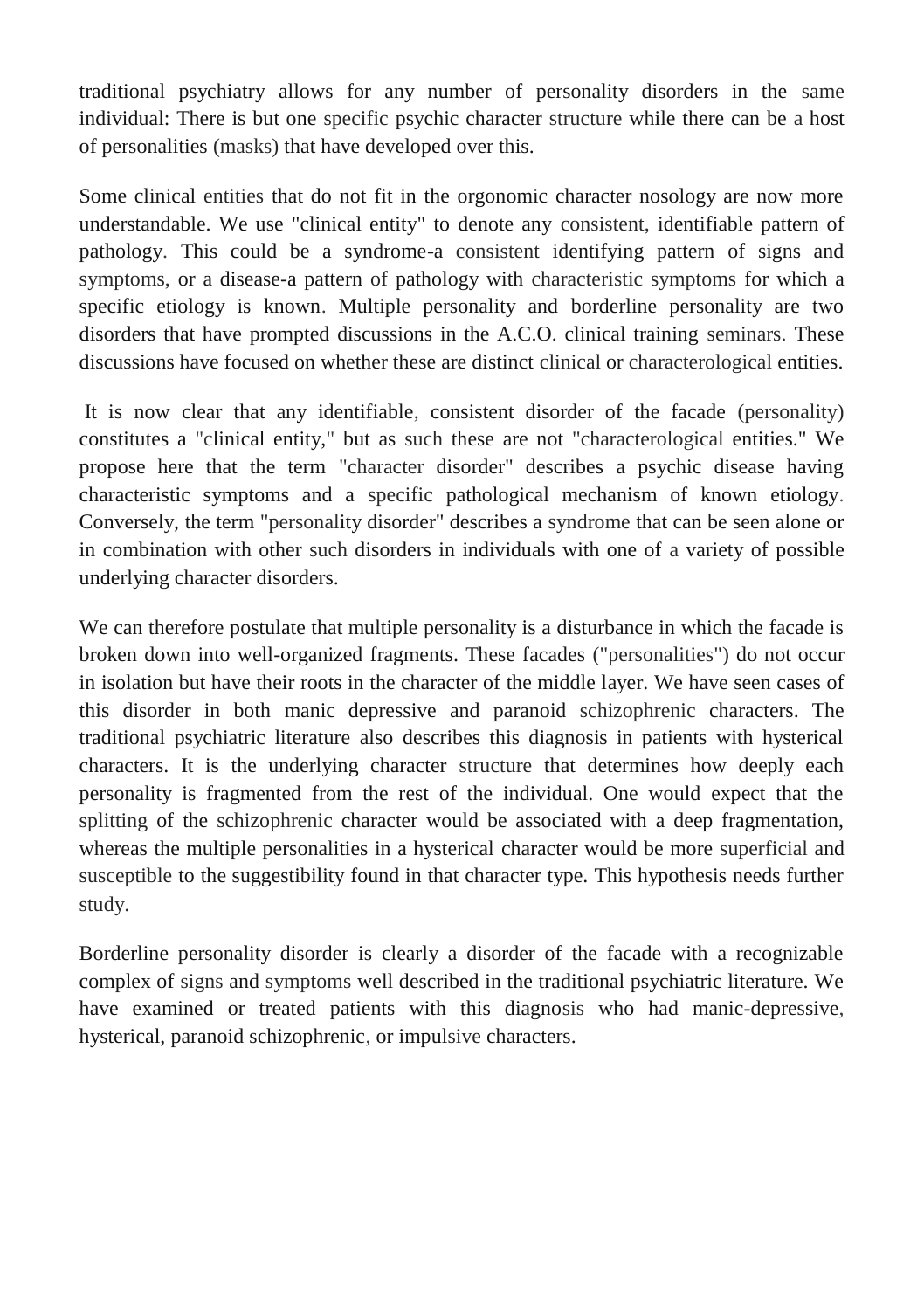Histrionic personality disorder constitutes a consistent dramatic facade. We have seen this in individuals with hysterical, passive-feminine, manic depressive, or schizophrenic characters. Clearly, further investigation and clarification of the relationship between character types and personality disorders is needed.

Psychoanalysis does not recognize deeper healthy core impulses, and fails to differentiate these from impulses arising from the secondary layer; all are subsumed under the id. Because of this, the psychoanalytic understanding of character is limited. Its treatment of depth characterological problems is therefore affected. The orgonomic understanding of core emotional functions underlying the character, however, allows for effective treatment of neurotic character reactions.

# *Primary periods of development of each layer*

We postulate that each layer has its primary period of development. Each of us is born with an individual nature which, therefore, must have developed primarily between conception and birth. The psychic character develops from the time of the earliest trauma, sometime before birth (perhaps from conception), until the "solution" of the Oedipal conflict at about 5-6 years of age. The organism presents a facade or face to the world from the moment of conception but the distinct development of this as one's personality occurs primarily in the period between the Oedipal phase and the end of adolescence. (It also seems likely that a person may continue to acquire and develop various additional masks throughout life.)

The concept of primary periods of development for each of these layers would indicate the need to revise much of our thinking about diagnosis in children. Work with children suggests quite strongly that we can, in fact, usually identify the basic character structure once the child has reached the first puberty (typically age 5-6 years.) We cannot know, however, how they will mask this character and meet the world until the facade has formed more completely. This apparently does not occur until adolescence is fairly well completed. In light of the earlier discussion, we could speak of a character disorder in childhood but could not legitimately make a diagnosis of a personality disorder until the completion of adolescence.

# *Conclusion*

We have begun a detailed exploration of the concept of the three layers of